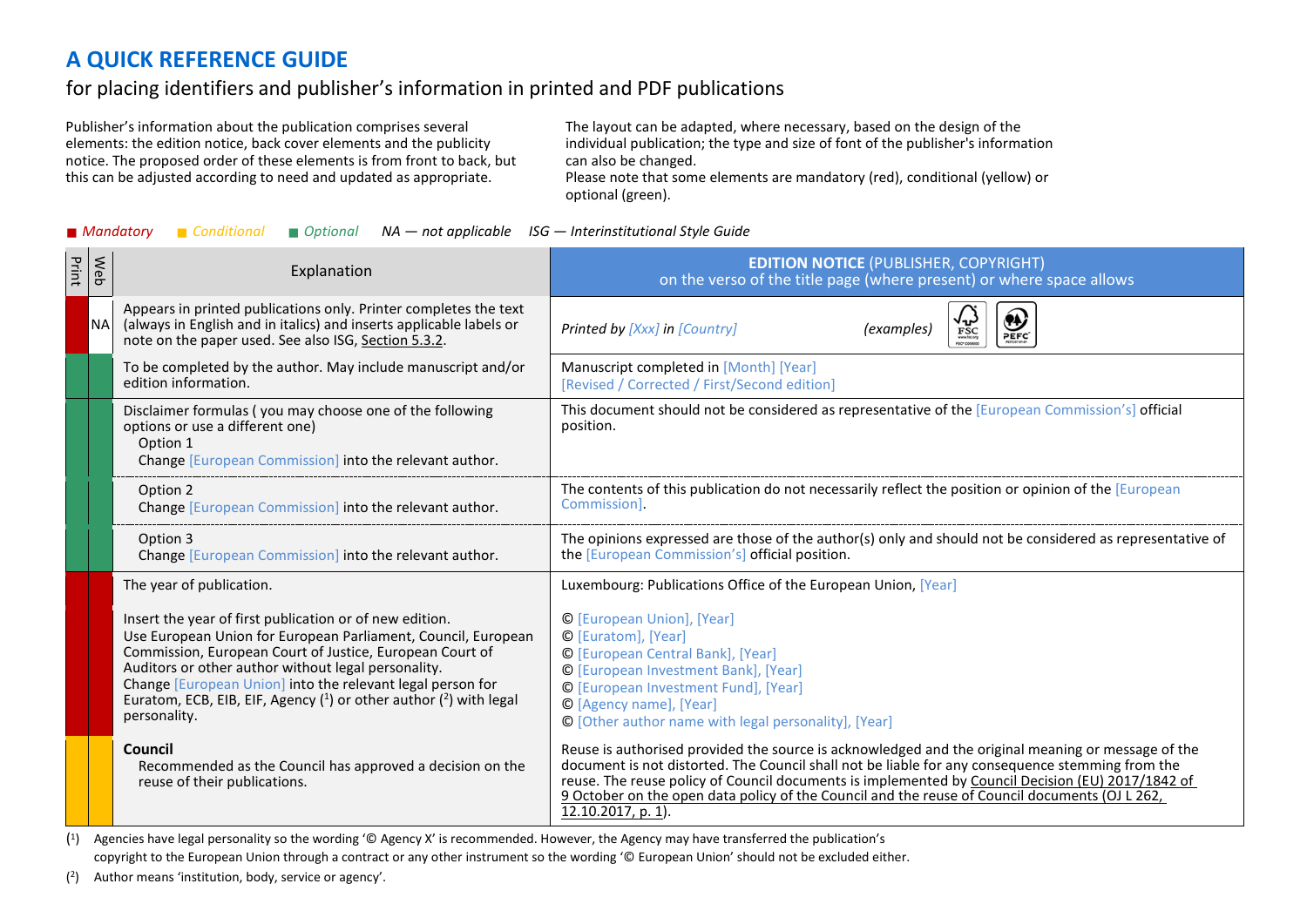| Print | Web | Explanation                                                                                                                                                                                                                                                                                                                                                                                                                                                      | <b>EDITION NOTICE (PUBLISHER, COPYRIGHT)</b><br>on the verso of the title page (where present) or where space allows                                                                                                                                                                                                                                                                                                                                                                                                                                                                                                                                         |
|-------|-----|------------------------------------------------------------------------------------------------------------------------------------------------------------------------------------------------------------------------------------------------------------------------------------------------------------------------------------------------------------------------------------------------------------------------------------------------------------------|--------------------------------------------------------------------------------------------------------------------------------------------------------------------------------------------------------------------------------------------------------------------------------------------------------------------------------------------------------------------------------------------------------------------------------------------------------------------------------------------------------------------------------------------------------------------------------------------------------------------------------------------------------------|
|       |     | European Commission (choose one of the two options)<br>Option 1: Recommended wording for Commission, see<br>Decision C(2019) 1655 final.<br>Agencies applying the Commission's reuse policy or<br>any other author wishing to license a publication under<br>Creative Commons may use a similar wording, once adapted.                                                                                                                                           | $\bigcirc$<br>$\odot$<br>The reuse policy of European Commission documents is implemented by Commission Decision<br>2011/833/EU of 12 December 2011 on the reuse of Commission documents (OJ L 330, 14.12.2011, p. 39).<br>Unless otherwise noted, the reuse of this document is authorised under a Creative Commons Attribution<br>4.0 International (CC BY 4.0) licence (https://creativecommons.org/licenses/by/4.0/). This means that reuse<br>is allowed provided appropriate credit is given and any changes are indicated.                                                                                                                            |
|       |     | Option 2: Recommended for Commission services if they wish<br>to make available the publication directly under the reuse<br>Decision and not to use Creative Commons, Commission<br>services may decide which of the conditions (acknowledgment<br>of the source, non-distortion of the original message or non-<br>liability for the reuse) to mention.<br>Agencies applying the Commission's reuse policy may also use<br>this copyright notice, once adapted. | Reuse is authorised provided the source is acknowledged and the original meaning or message of the<br>document is not distorted. The European Commission shall not be liable for any consequence stemming<br>from the reuse. The reuse policy of European Commission documents is implemented by Commission<br>Decision 2011/833/EU of 12 December 2011 on the reuse of Commission documents (OJ L 330,<br>14.12.2011, p. 39).                                                                                                                                                                                                                               |
|       |     | <b>Court of Auditors</b><br>Recommended as the Court of Auditors has approved a<br>decision on the reuse of their publications (text ECA's legal<br>service).                                                                                                                                                                                                                                                                                                    | 0<br>$\odot$<br>The reuse policy of the European Court of Auditors (ECA) is implemented by Decision of the European<br>Court of Auditors No 6-2019 on the open data policy and the reuse of documents. Unless otherwise<br>indicated (e.g. in individual copyright notices), the ECA's content owned by the EU is licensed under the<br>Creative Commons Attribution 4.0 International (CC BY 4.0) licence. This means that reuse is allowed,<br>provided appropriate credit is given and changes are indicated. The reuser must not distort the original<br>meaning or message of the documents. The ECA shall not be liable for any consequences of reuse. |
|       |     | <b>Other authors</b><br>General wording to be used, except for previous cases.                                                                                                                                                                                                                                                                                                                                                                                   | Reproduction is authorised provided the source is acknowledged.                                                                                                                                                                                                                                                                                                                                                                                                                                                                                                                                                                                              |
|       |     | Notice of third party elements (2 cases)<br>Consistently with the copyright notice, change [European<br>Union] into the relevant legal person: Euratom, ECB, EIB, EIF,<br>agency or other author with legal personality.<br>Case 1: Use this wording if the publication includes third party<br>photos or other elements.                                                                                                                                        | For any use or reproduction of elements that are not owned by the [European Union], permission may<br>need to be sought directly from the respective rightholders. The [European Union] does not own the<br>copyright in relation to the following elements:<br>[cover]: [element concerned], [source: e.g. Fotolia.com],<br>$\bullet$<br>[page XX]: [element by XX] [source: e.g. Unsplash.com],<br>etc.<br>$\bullet$                                                                                                                                                                                                                                       |
|       |     | Case 2: If all the third party elements have been marked<br>throughout the publication, this wording can be used.                                                                                                                                                                                                                                                                                                                                                | For any use or reproduction of elements that are not owned by the [European Union], permission may need<br>to be sought directly from the respective rightholders.                                                                                                                                                                                                                                                                                                                                                                                                                                                                                           |
|       |     | List all the identifiers assigned to different formats (always in<br>English). The last column refers to catalogue numbers.<br>The ISSN(s) of the publication should also appear in the upper<br>right corner of the front cover.<br>In electronic versions, the DOI should ideally contain a hyperlink<br>using the following pattern:<br>https://data.europa.eu/doi/10.xxxx/xxx                                                                                | doi:10.xxxx/xxx<br>Print<br>ISBN xxx-xx-xx-xxxxx-x<br><b>ISSN XXXX-XXXX</b><br>XX-XX-XX-XXX-XX-X<br><b>PDF</b><br><b>ISSN xxxx-xxxx</b><br>doi:10.xxxx/xxx<br>ISBN xxx-xx-xx-xxxxx-x<br>XX-XX-XX-XXX-XX-X<br>doi:10.xxxx/xxx<br>EPUB<br>ISBN xxx-xx-xx-xxxxx-x<br><b>ISSN xxxx-xxxx</b><br>XX-XX-XX-XXX-XX-X<br>ISBN xxx-xx-xx-xxxxx-x<br><b>ISSN xxxx-xxxx</b><br>doi:10.xxxx/xxx<br><b>HTML</b><br>XX-XX-XX-XXX-XX-X<br>$\cdot$                                                                                                                                                                                                                            |